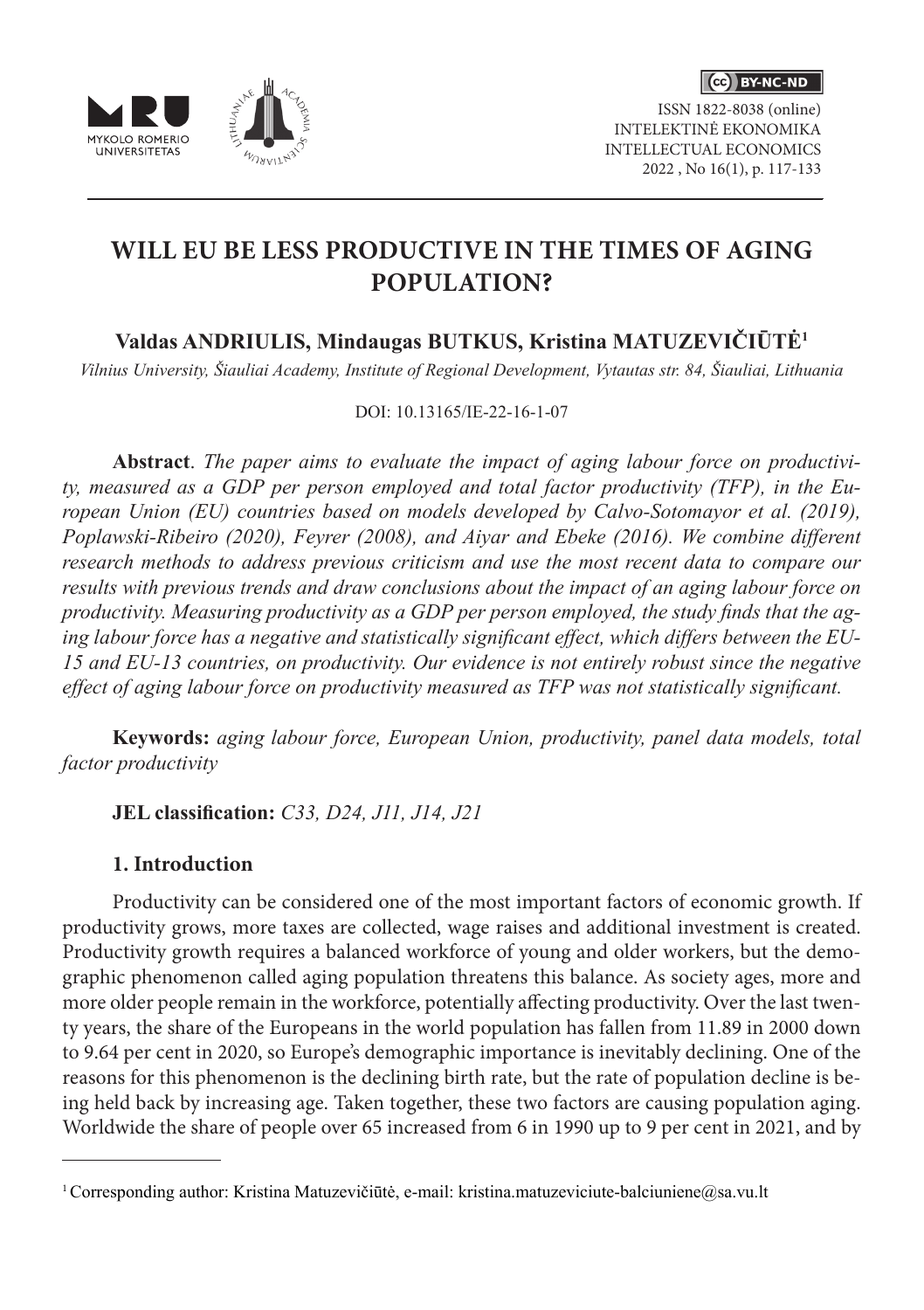2050 it will reach 16 per cent. In the EU, there were 93 million people over 65-year-old, and they accounted for 20.8% in 2021, although in 1999, the older people accounted for only 15.48 per cent of the total population. It is projected that in 2050 the number of older people will increase up to 129.8 million, and they will account for 29 per cent of the total population of the EU.

Previous research has emphasized the negative effects of aging labour force on productivity (Feyrer, 2007; Maestas et al., 2016; Aiyar and Ebeke, 2016; Westelius and Liu, 2016; Adler et al., 2017; Calvo-Sotomayor et al., 2019; Park et al., 2021), but there are studies which identify the positive effects as well (Ilmakunnas and Miyakoshi, 2013; Lee and Song, 2020; Acemoglu and Restrepo, 2017, 2022). Mahlberg et al. (2013) provide results that the effect of the aging population on productivity differs across economic sectors. While a large part of the literature aimed at investigating the impact of society ageing on productivity in a single country: USA (Feyrer, 2008; Maestas et al., 2016); Netherlands (Van Ours and Stoeldraijer, 2011), Canada (Dostie, 2011), Germany (Göbel and Zwick, 2012; Börsch-Supan and Weiss, 2016; Börsch-Supan et al., 2021), Austria (Mahlberg et al., 2013), Hungary (Lovász and Rigó, 2013), Finland (Pekkarinen and Uusitalo, 2012), Japan (Westelius and Liu, 2016), Japan, Korea (Lee and Song, 2020), there are only few research referred to a group of countries: OECD (Feyrer, 2007), 18 advanced economies (Adler et al., 2017), EU-28 countries (Aiyar and Ebeke, 2016); EU-24 countries (Calvo-Sotomayor et al., 2019).

As society ages, the share of older people is increasing, as well as the share of older workers in the total labour force. Various indicators are used to study the impact of aging labour force on productivity. The most commonly used are employment rates of people aged between 55 and 64, and the old-age dependency ratio (the ratio between older people at an age when they are generally economically inactive (i.e., aged 65 and over) and the number of working-age people (i.e., 15-64 years old)). According to the IMF (2016), productivity growth is statistically significantly declining as the share of the 55-64 age group in the total labour force increases. Aiyar and Ebeke (2016) study in the EU found that productivity is declining by 0.1 per cent each year, and projected productivity decline is accelerating to 0.2 per cent every year. It has been concluded that the main channel through which an aging labour force slows output growth per employee is lower productivity, which is often seen as a key driver of economic growth.

There is a lack of recent research on the impact of the aging population on productivity in the EU. Filling this gap, our paper aims to estimate the impact of the aging labour force on productivity in EU countries. This research complements limited empirical evidence estimating the impact of aging population on productivity based not on a single country sample but by applying the panel estimation technique and looking at EU-28 countries. Additionally, the article examines the impact of the aging labour force on productivity, measured as a share of GDP per capita, and on TFP, allowing us to examine whether the aging labour force is affecting productivity.

The rest of the paper is organized as follows: Section 2 provides a theoretical background of how aging population affects productivity, Section 3 presents the developed specification of the model, estimations strategy, and data, Section 4 discusses the main estimation results, and the last section concludes the paper and provides discussion for the future research.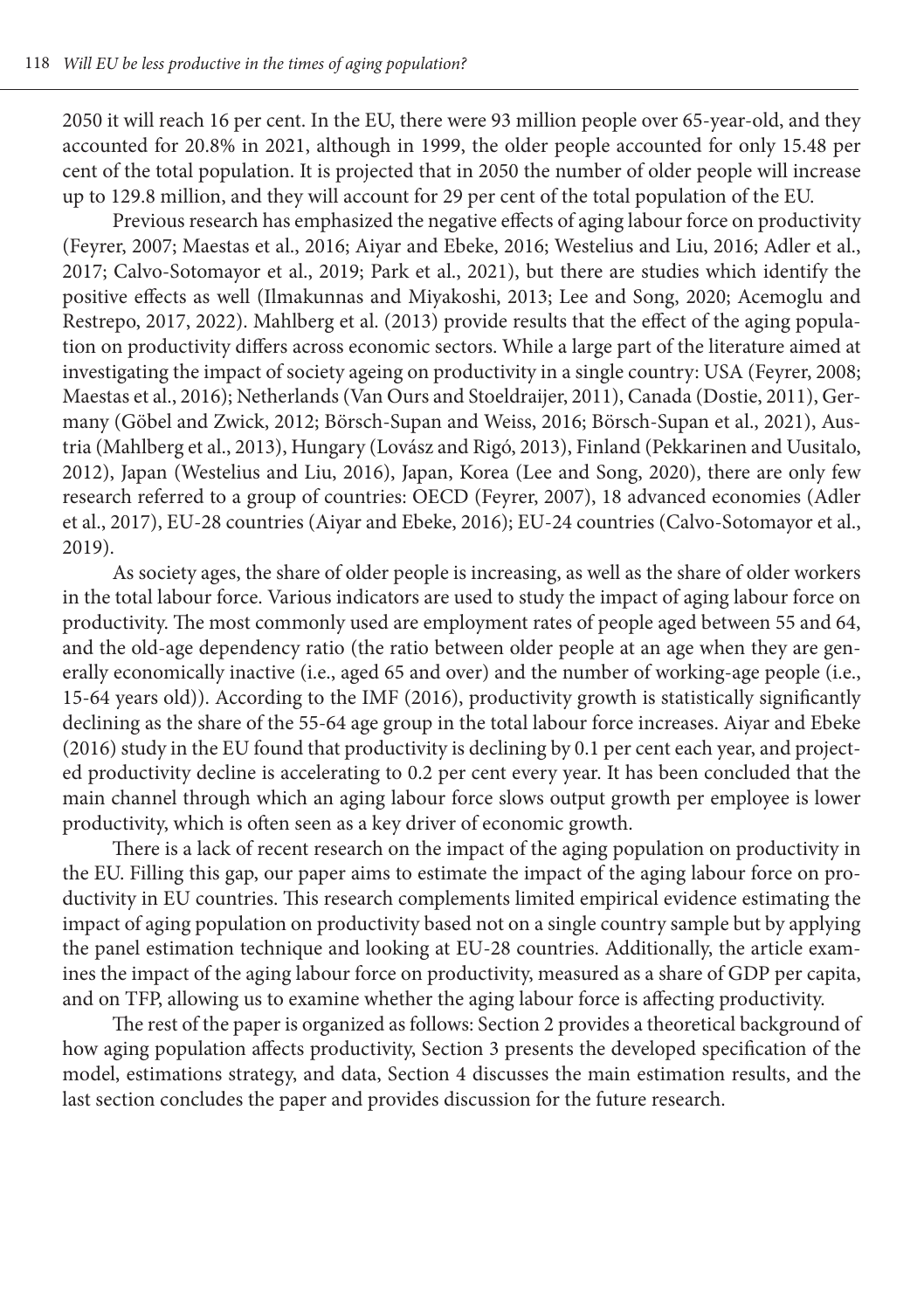#### **2. Literature review**

Workers of different ages have different work experiences and abilities. In this way, workers in different age groups may change or complement each other and productivity in one age group may depend on interactions with workers in other age groups. Such changes in productivity can occur between older and younger workers if, for example, the experience of an older worker increases not only his own productivity but also that of the people who work with him. It is important that the knowledge accumulated by older workers is applied to work activities (Börsch-Supan et al., 2021). Equally important are the knowledge and skills that young workers bring to the labour market. As the population ages and fewer young people enter the labour market, fewer new knowledge, new skills, and competencies will be offered to employers. This may have a negative impact on innovation and productivity growth (Mahlberg et al., 2013).

One of the main research papers on the impact of aging society on productivity is considered to be the study by Feyrer (2007, 2008). Our research is not based on this author's work but relies on the subsequent research that emerged from Feyrer's (2007) study to find the best way to assess the impact of the age structure of the labour force on productivity. It is worth noting that Feyrer (2008) was not categorical in assessing the results obtained for the effects of an aging population. The results are seen as showing a link between demographic change in society and the workforce and changes in productivity. Still, he found that the most productive age group is 40-49 years workers. The increase in this age group's workforce share boosts productivity, but the increase in the share of employees aged 15-39 was related to lower productivity. The increase in the share of employees aged 50-59 years and over 60 also had a negative impact on productivity, but the results were less reliable. The author argued that there is no inverse causal link between demographic changes in the labour force structure and productivity, i.e. fluctuations in productivity do not affect the demographic structure of the labour force.

Previous research on the impact of aging population on productivity is conducted at the level of the enterprise, industry, economic sector, country and group of countries. Studies at the level of the company, group of companies, or one or more industries have found that demographic factor has an impact on productivity, but this impact depends on the technology used, the need for human capital and the specifics of the activity (Sun, 2020; Pekkarinen and Uusitalo, 2012; Börsch-Supan and Weiss, 2016; Martino, 2015). At the country group level, examining the impact of an aging population reveals a decline in productivity (Adler et al. al., 2017; Aiyar and Ebeke, 2016; Calvo-Sotomayor et al., 2019; Poplawski-Ribeiro, 2020), as well as at a one country level (Dostie, 2011; Lovász and Rigó, 2013; Lovász, and Rigó, 2013; Westelius et al., 2016; Maestas et al., 2016; Lee and Song, 2020; Park et al., 2021). Acemoglu and Restrepo (2017) state that they have not identified a negative impact of population and workforce aging on productivity and point out that the potential negative impact of aging population is reduced by process automatization and robotization. No adverse (Acemoglu and Restrepo, 2017; Lee and Song, 2020) effects were observed, or effects were inconclusive in research (Mahlberg et al., 2013; Göbel and Zwick, 2012; Van Ours and Stoeldraijer, 2011; Börsch-Supan and Weiss (2016). Aiyar and Ebeke (2016) also draw attention to the problem of endogeneity in this strand of research, as this problem leads to inaccurate estimation results.

An analysis of previous research has shown that studies analyzing the impact of an aging population on productivity have mostly identified negative effects. A summary of previous em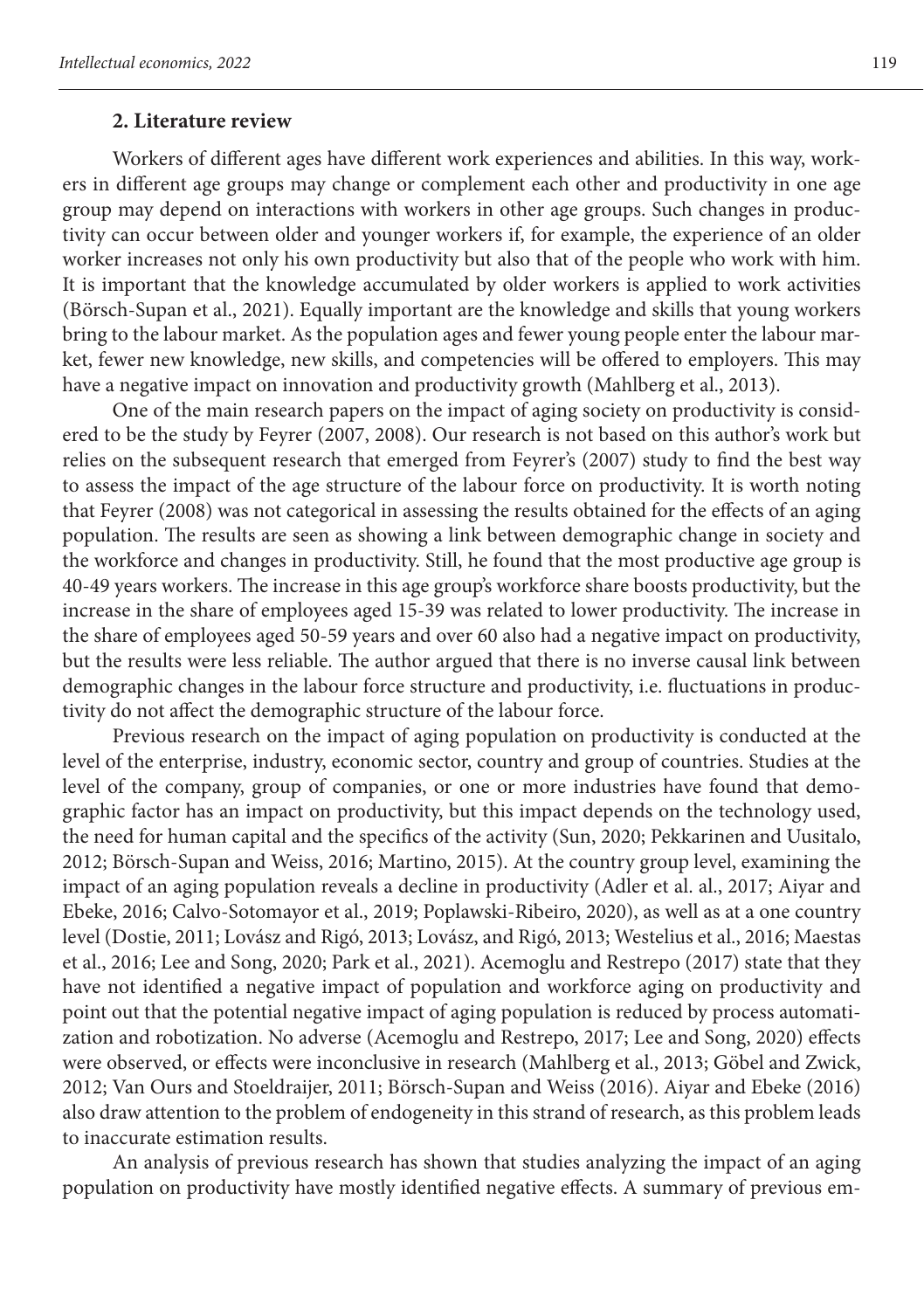pirical studies is provided in Table 1.

| Research<br>period      | Research<br>sample                                                                | Main results                                                                                                                                                                                                                                                                         | <b>Methods</b><br>applied                                                             | <b>Authors</b>                   |
|-------------------------|-----------------------------------------------------------------------------------|--------------------------------------------------------------------------------------------------------------------------------------------------------------------------------------------------------------------------------------------------------------------------------------|---------------------------------------------------------------------------------------|----------------------------------|
| 2006-2015               | Republic of<br>Korea                                                              | Significant and negative impact on pro-<br>ductivity.                                                                                                                                                                                                                                | Modified<br>Cobb-Douglas<br>production<br>function and<br>various panel<br>estimators | Park et al. (2021)               |
| 1973-2005,<br>1980-2012 | Japan, S. Korea                                                                   | In Japan and South Korea, aging popu-<br>lations positively impact productivity as<br>older workers work in industries with<br>high information and communication<br>technology (ICT) capital.                                                                                       | Fixed effect.<br>modified<br>Cobb-Douglas<br>production<br>function                   | Lee and Song<br>(2020)           |
| 1985-2014               | At least 32<br>and at most<br>73 advanced<br>economies<br>and emerging<br>markets | Significant and negative impact on pro-<br>ductivity. 1% increase in the share of<br>employees aged 55-64 decreased produc-<br>tivity by 0.7%.                                                                                                                                       | Panel-fixed-ef-<br>fect two-stage<br>least squares                                    | Poplawski-Ri-<br>beiro (2020)    |
| 1983-2014               | 24 EU coun-<br>tries                                                              | Significant and negative impact on pro-<br>ductivity. 1% increase in the share of<br>employees aged 55-64 reduces productiv-<br>ity from 0.106%. up to 0.479%                                                                                                                        | Fixed effect                                                                          | Calvo-Sotomayor<br>et al. (2019) |
| 1995-2011               | 18 advanced<br>economies                                                          | Aging could significantly slow TFP<br>growth. 1 per centage point increase in<br>the share of 55-64 years-old age group<br>leads to a statistically significant cu-<br>mulative decrease in TFP of about 0.7<br>percentage points over five years (that is,<br>about 0.15 per year). | Decomposi-<br>tion method                                                             | Adler et al.<br>(2017)           |
| 1950-2014               | 28 EU coun-<br>tries                                                              | Significant and negative impact. Project-<br>ed workforce aging could reduce TFP<br>growth by an average of 0.2 percentage<br>points every year over the next two<br>decades                                                                                                         | Fixed effect                                                                          | Aiyar ir Ebeke<br>(2016)         |
| 1990-2007               | Japan                                                                             | The aging of the labour force has had a<br>significant negative impact on TFP.                                                                                                                                                                                                       | Modyfied<br>Feyrer (2007)<br>model and<br>Arellano-Bond<br>GMM esti-<br>mator         | Westelius and Liu<br>(2016)      |

**Table 1:** *Main results of the previous research on the impact of aging population on productivity*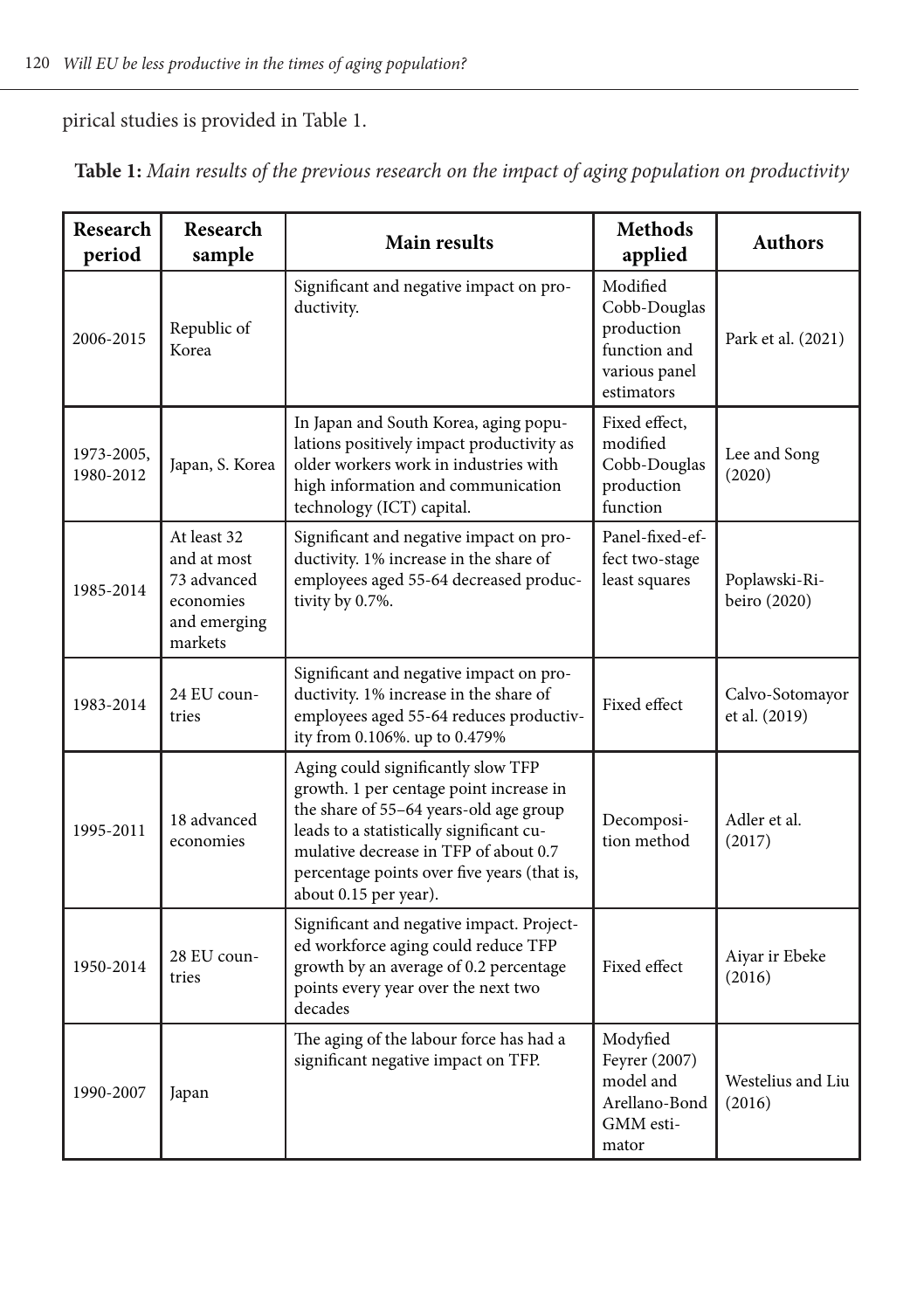| 2003-2006 | EU, USA, Asia      | A study on the production line in the<br>truck manufacturing industry does not<br>support the view that older workers are<br>less productive, at least up to 60 years<br>old. The result may have been affected<br>because older workers who work produc-<br>tively, show good results, are promoted<br>and do not work in the production line. | Piecewise<br>linear specifi-<br>cation   | Börsch-Supan<br>and Weiss (2016)       |
|-----------|--------------------|-------------------------------------------------------------------------------------------------------------------------------------------------------------------------------------------------------------------------------------------------------------------------------------------------------------------------------------------------|------------------------------------------|----------------------------------------|
| 2002-2005 | Austria            | The positive effect is recorded in the con-<br>struction and trade sectors. In contrast,<br>in other sectors, the negative effect of the<br>share of older workers on productivity<br>is recorded, but this depends on the age,<br>size, sector and region in which the com-<br>pany operates.                                                  | Cobb-Doug-<br>las production<br>function | Mahlberg et al.<br>(2013)              |
| 1997-2005 | Germany            | The impact of older workers on produc-<br>tivity has not been confirmed.                                                                                                                                                                                                                                                                        | Cobb-Doug-<br>las production<br>function | Göbel and Zwick<br>(2012)              |
| 1986-2008 | Hungary            | Productivity declines in activities where<br>employees need new skills to do the job.                                                                                                                                                                                                                                                           | Cobb-Doug-<br>las production<br>function | Lovász and Rigó<br>(2013)              |
| 2000-2005 | <b>Netherlands</b> | No significant effect on productivity was<br>found in the group of older workers.<br>There was also no difference between the<br>age-related effects on productivity, pro-<br>ductivity and wages.                                                                                                                                              | Cobb-Doug-<br>las production<br>function | Van Ours and<br>Stoeldraijer<br>(2011) |

A share of GDP per employee (Maestas et al., 2016), value-added per capita (Göbel and Zwick, 2012), the productivity of older workers, the gross factor productivity (Westelius and Liu, 2016; Poplawski-Ribeiro, 2020) are used to measure productivity.

Summarizing the results of empirical research, it can be stated that the topic of the impact of aging labour force on productivity is open in the scientific literature. The studies differ in terms of time periods and research samples because not all data are available to researchers. Our study aims to assess the impact of demographic change on productivity in the EU using the latest available data.

## **3. Data and model**

Our panel data covers EU-28 countries for the period of 1999 – 2019. The choice of the research period depends on the availability of the data in order to cover a sufficiently long period. Based on a study by Poplawski-Ribeiro (2019), the data used in the models will be converted to non-overlapping three-year averages. Since aging is a long-term process, averaging data allows for reducing the impact of economic fluctuations and capturing lagging effects of demographic change. The data is collected from Eurostat, World Bank and Penn World Table 10.1 databases.

Based on the results of the above-mentioned empirical studies presented in Table 1, **Hy-**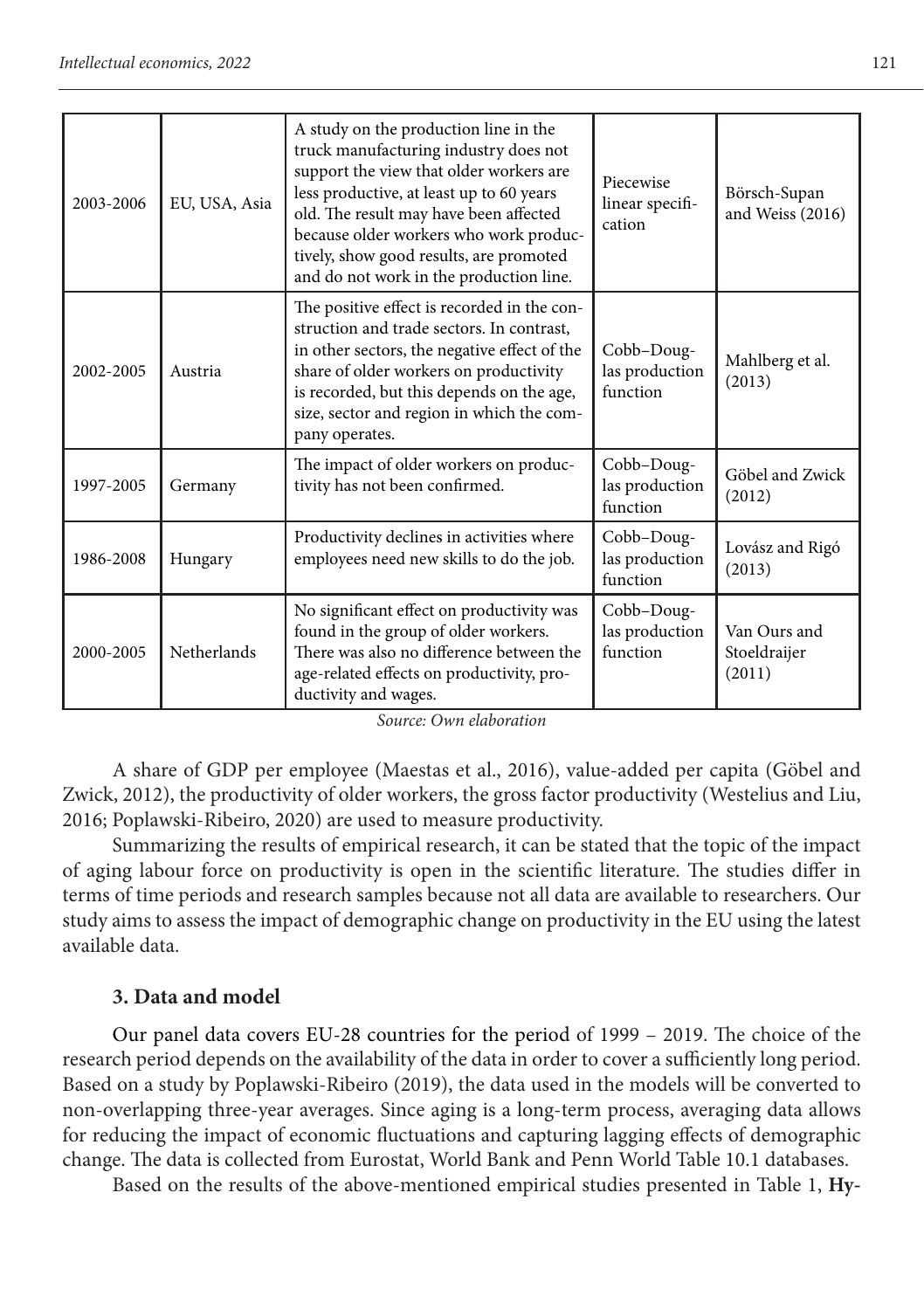**pothesis 1 is formulated: population aging has a negative impact on productivity in the EU.** To test the first hypothesis, we use two specifications. Eq. (1) is adapted from Calvo-Sotomayor et al. (2019). In this equation, the independent variable is productivity, measured as a real GDP per person employed. Eq. (2) is adapted from the study by Poplawski-Ribeiro (2020) but modified according to Calvo-Sotomayor et al. (2019). In this equation, productivity is measured by TFP, which shows the share of growth in output not explained by growth of labour and capital imputs. Our panel specifications:

$$
\Delta \ln Y_{i,t} = \alpha_i + \sqrt{t} + \beta_i W 55_{i,t} + \beta_2 Y A D R_{i,t} + \beta_3 O A D R_{i,t} + \varepsilon_{i,t} (1)
$$
  

$$
\Delta \ln \text{TFP}_{i,t} = \alpha_i + \sqrt{t} + \beta_1 \Delta W 55_{i,t} + \beta_4 \Delta A D R_{i,t} + \varepsilon_{i,t} (2)
$$

where α<sub>*i*</sub> is *i*-th country's specific constant,  $V_t$  are dummies fore each year *t*, ε<sub>*it*</sub> is the idiosyncratic error term. Variables included in the equations are presented in Table 2.

| <b>Variables</b>                                                                                                                                                                                                                                                | Abbreviation    | Description                                                                                                                                                                 | <b>Database</b>       |
|-----------------------------------------------------------------------------------------------------------------------------------------------------------------------------------------------------------------------------------------------------------------|-----------------|-----------------------------------------------------------------------------------------------------------------------------------------------------------------------------|-----------------------|
|                                                                                                                                                                                                                                                                 | <b>TFP</b>      | The share of growth in output not explained by<br>growth of labour and capital used in production,<br>with the standard weighting of 0.7 for labour and<br>0.3 for capital. | Penn World Table 10.1 |
| Productivity                                                                                                                                                                                                                                                    | Y               | GDP per person employed (constant 2017 USD),<br>calculated as the gross domestic product (GDP)<br>divided by total employment in the economy,<br><b>USD</b>                 | Penn World Table 10.1 |
| Aging of the la-<br>bour force                                                                                                                                                                                                                                  | W <sub>55</sub> | The share of the total workforce aged 55-64 years                                                                                                                           | <b>EUROSTAT</b>       |
| The ratio of the number of elderly people at<br>an age when they are generally economically<br>Old-age depen-<br>inactive (i.e. aged 65 and over), compared to<br><b>OADR</b><br>dency ratio<br>the number of people of working age (i.e. 15-64)<br>years old). |                 | <b>EUROSTAT</b>                                                                                                                                                             |                       |
| Young-age depen-<br><b>YADR</b><br>dency ratio                                                                                                                                                                                                                  |                 | The youth dependency ratio is the population<br>ages 0-15 divided by the population ages 16-64.                                                                             | <b>EUROSTAT</b>       |
| Age dependency<br>ratio                                                                                                                                                                                                                                         | <b>ADR</b>      | The ratio of dependents--people younger than<br>15 or older than 64--to the working-age popula-<br>tion--those ages 15-64.                                                  | <b>EUROSTAT</b>       |
| Technological<br>development                                                                                                                                                                                                                                    | R&D             | Research and development expenditure, per cent<br>of GDP                                                                                                                    | World bank            |
| Foreign direct<br>investment                                                                                                                                                                                                                                    | <b>FDI</b>      | Foreign Direct Investment, per cent of GDP                                                                                                                                  | World bank            |
| Trade openness                                                                                                                                                                                                                                                  | <b>OPEN</b>     | The ratio of imports and exports, per cent to<br>GDP (2015 prices)                                                                                                          | <b>EUROSTAT</b>       |

**Table 2:** *Description of the variables*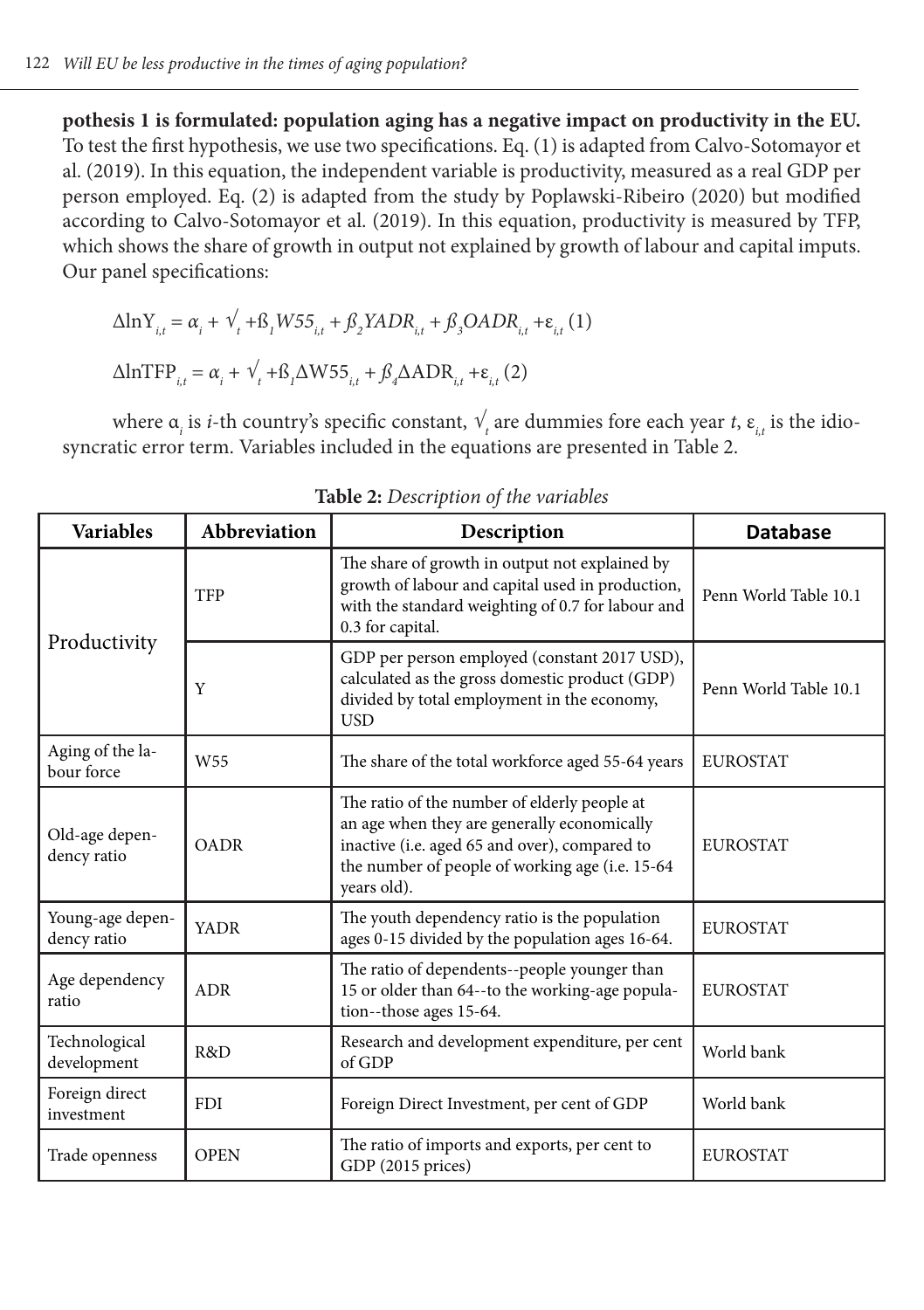| Human capital             | НC  | Based on the average years of schooling and an<br>assumed rate of return to education | Penn World Table 10.1 |
|---------------------------|-----|---------------------------------------------------------------------------------------|-----------------------|
| Technological<br>progress | ICT | Share of ICT goods, percent of total trade                                            | <b>UNCTAD</b>         |

In these equations, various age-dependency ratios are used as control variables that include other channels through which an aging population affects productivity. A higher age dependency ratio (lower for young people or higher for elderly people) indicates a longer average age of the population, which may affect age-related public expenditure, saving rates, and investment levels.

Productivity in individual countries is influenced by the existing institutional environment. In the EU, the challenge of aging population was previously addressed, as this demographic change is specific to developed countries. As EU-13 countries join the EU later, they may not be ready for these demographic changes. Our study divided EU-28 countries into two groups according to the date of accession to the EU. The first group of countries joined EU-15 prior 2004. The second group is the EU-13 countries, which joined the EU in 2004 and later. Majority of these countries are post-Soviet countries. This grouping is based on previous research by Poplawski-Ribeiro (2020), who divided countries into two groups according to their level of development (study covered 68 countries, ingluding advanced and emerging market economies). Meanwhile, Thalassinos et al. (2019) analysing impact of aging population (measured as the active ageing index) on economic development of the EU Member States find important dissimilarities between the EU countries, so authors apply panel analysis in EU–15 and EU–13 country groups. Cristea et al. (2020) use four specific panels, according to active ageing index, also confirm significant dissimilarities of the aging population impact on productivity in the EU countries. The previous studies reveale the need of the research not only in the EU as a whole but also designed for each investigated panel. For the above reasons, **Hypothesis 2 is: the aging labour force has a greater negative impact on productivity in the new EU Member states (EU-13) than in the old EU countries (EU-15).** To test that hypothesis, we will use Eq. (1).

Previous research examining the effects of aging population on productivity rarely accounts for other important productivity factors. In order to assess the impact of aging labour force on productivity while controlling other macroeconomic factors affecting productivity, we formulate **Hypothesis 3: aging labour force has a negative impact on productivity even if other productivity determinants, such as technological development, foreign direct investment, trade openness, human capital and technological progress are controlled.** The econometric specification is:

 $\Delta \ln Y_{i,t} = \alpha_i + \gamma_t + \beta_i W 55_{i,t} + \beta_2 ADR_{i,t} + \beta_3 \Delta F D I_{i,t} + \beta_4 \Delta I C T_{i,t} + \beta_5 \Delta R\_D_{i,t} + \beta_6 \Delta OPE N_{i,t} + \beta_7 \Delta H\_D$  $CAP_{i,t} + \varepsilon_{i,t}$ (3)

All terms are explained below Eq. (2) and in Table 2.

Research by Calvo-Sotomayor et al. (2019), Poplawski-Ribeiro (2020) and Aiyar and Ebeke (2016) found that the share of older people in the total number of persons employed is endogeneous. The conventional assumption is that the only endogenous variable in the model is a dependent variable. All other model variables must be exogenous, but they can become endogenous because they are affected by an unobserved variable that is not controlled and becomes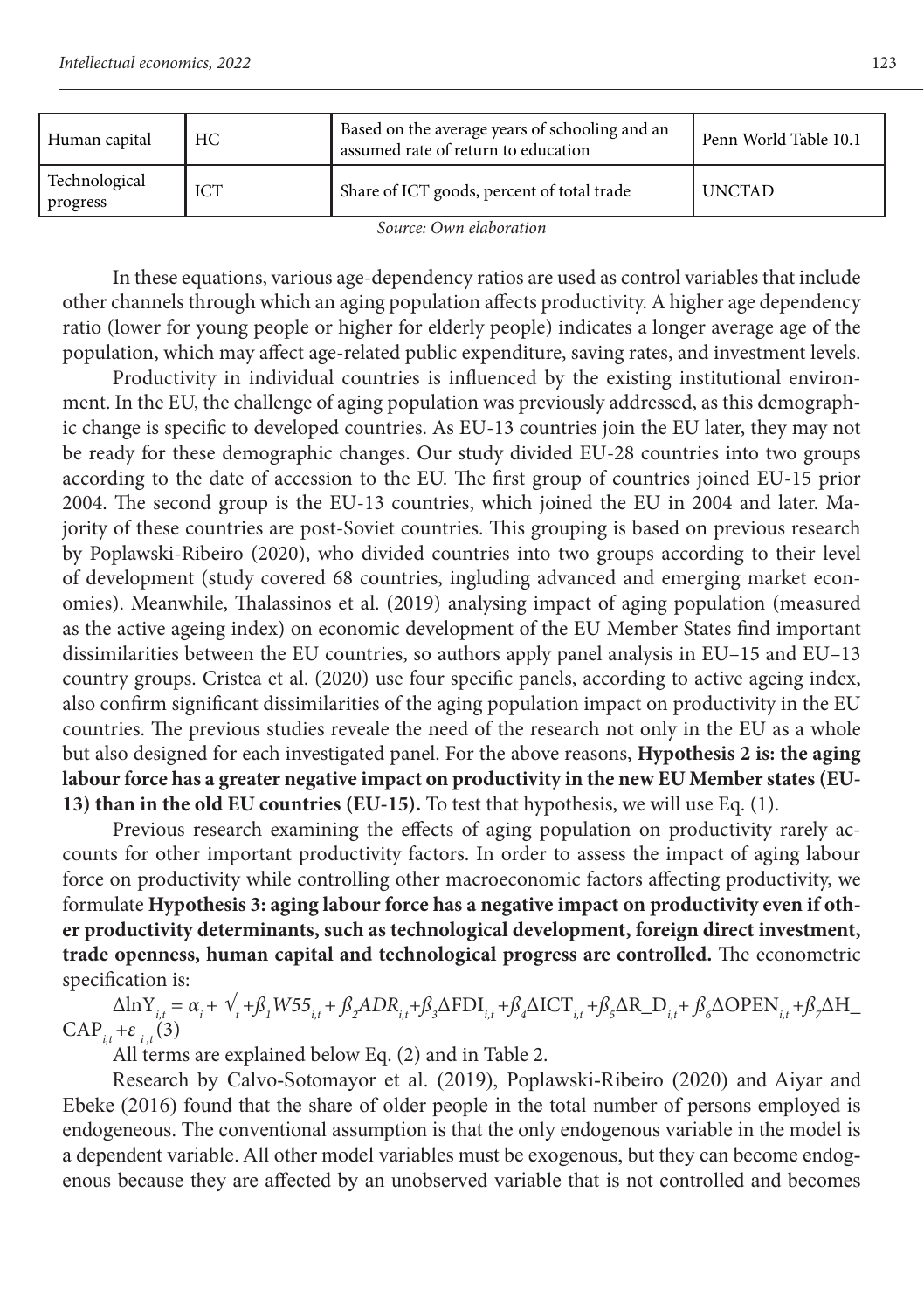part of the error. Endogeneity leads to biased results because the error-correlated independent variable may reflect its own and the effect of an unobserved factor. To address the endogeneity problem, we use two stages least squares estimator (2SLS) with external instrumental variables (IV). The endogeneity problem in this study, as in other studies analyzing the impact of aging population on productivity, arises from the fact that the share of the different age employed population in the labor force depends not only on the size of the age group but also on the share of the employed in that group.

The increase in productivity per person employed may have a direct effect on the number of employees in the relevant age group. Endogeneity arises from the fact that labor force participation rates in some age groups are sensitive to fluctuations in productivity. The participation rate of the 55-64 age group in the labor force increases in response to a positive change in productivity (Aiyar and Ebeke, 2016). This means that the employment rate of this group is more elastic in terms of changes in productivity than that of other age groups. As a result, the share of this group of workers tends to increase in the total workforce as productivity increases. In other words, the value of this variable is affected by the effect of a positive change in productivity on the relative employment rate of the 55-64 age group.

Research suggests addressing the endogeneity problem by including exogenous instrumental variables using the 2SLS estimator. We instrumented the independent variable *W55* by the share of the population in the 45-54 age group 10 years earlier (IV45\_54). Calvo-Sotomayor et al. (2019) and Aiyar and Ebeke (2016) addressed this problem through instrumental variables – the birth rates 10, 20 and 30 years earlier (in our research: IV\_10, IV\_20, IV\_30). The suitability of the instrumental variables for the model is assessed by considering the strength of the relationship between the instrumental variable and the potentially endogenous variable using pairwise correlations (see Annex 1). The instrumental variable is suitable for the modelling when pairwise correlations is greater than 0.2 and statistically significant. According to the results of correlation analysis only variable IV45\_54 meets the requirements for instrumental variables and will be used in the model. A brief summary statistics of the variables is presented in Table 3.

| <b>THOIC</b> OF OWNER THE PUBLICATION OF THE PUBLIC POST |                       |        |           |        |        |  |  |  |
|----------------------------------------------------------|-----------------------|--------|-----------|--------|--------|--|--|--|
| <b>Variables</b>                                         | Group of<br>countries | Mean   | Std. Dev. | Min    | Max    |  |  |  |
| Aging of the labour force                                | $EU-28$               | 12.919 | 3.5133    | 4.8501 | 21.704 |  |  |  |
|                                                          | $EU-15$               | 13.174 | 3.5508    | 5.7328 | 21.704 |  |  |  |
|                                                          | $EU-13$               | 12.621 | 3.4518    | 4.8501 | 21.279 |  |  |  |
| Young-age dependency                                     | $EU-28$               | 24.311 | 3.0603    | 19.460 | 34.228 |  |  |  |
| ratio                                                    | $EU-15$               | 25.187 | 3.1345    | 20.159 | 33.477 |  |  |  |
|                                                          | $EU-13$               | 23.300 | 2.6372    | 19.460 | 34.228 |  |  |  |
| Old-age dependency ratio                                 | $EU-28$               | 24.955 | 4.5604    | 15.159 | 36.057 |  |  |  |
|                                                          | $EU-15$               | 26.193 | 4.3784    | 15.159 | 36.057 |  |  |  |
|                                                          | $EU-13$               | 23.527 | 4.3506    | 15.178 | 33.176 |  |  |  |

**Table 3:** *Summary statistics of the variables*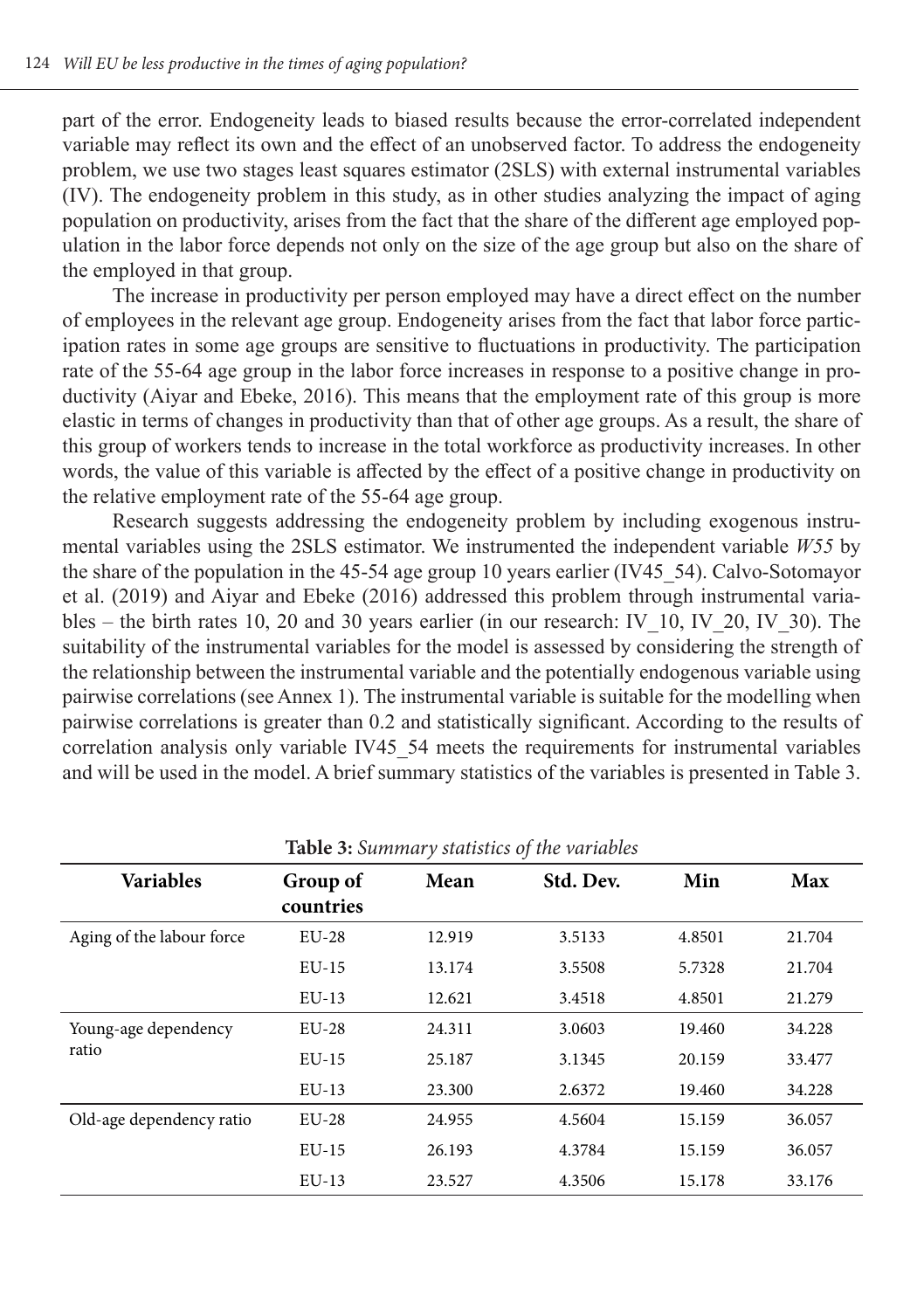| Age dependency ratio                          | $EU-28$      | 49.267  | 4.5330  | 38.457    | 61.795  |
|-----------------------------------------------|--------------|---------|---------|-----------|---------|
|                                               | $EU-15$      | 51.381  | 3.8385  | 42.821    | 61.795  |
|                                               | $EU-13$      | 46.828  | 4.0236  | 38.457    | 57.839  |
| Total factor productivity                     | $EU-28$      | 0.79821 | 0.17242 | 0.44095   | 1.4270  |
|                                               | $EU-15$      | 0.90488 | 0.14779 | 0.53890   | 1.4270  |
|                                               | $EU-13$      | 0.67514 | 0.10279 | 0.44095   | 0.90923 |
| Productivity                                  | <b>EU-28</b> | 76838   | 27623   | 22508     | 209111  |
|                                               | $EU-15$      | 96510   | 21342   | 55610     | 209111  |
|                                               | $EU-13$      | 54139   | 12472   | 22508     | 78545   |
| Technological develop-                        | $EU-28$      | 1.4534  | 0.87046 | 0.22000   | 3.8700  |
| ment                                          | $EU-15$      | 1.9607  | 0.81974 | 0.53000   | 3.8700  |
|                                               | $EU-13$      | 0.87257 | 0.47360 | 0.22000   | 2.5600  |
| Trade openness                                | <b>EU-28</b> | 1.1186  | 0.65824 | 0.27631   | 4.0917  |
|                                               | $EU-15$      | 1.0271  | 0.74317 | 0.42571   | 4.0917  |
|                                               | $EU-13$      | 1.2245  | 0.52537 | 0.27631   | 3.1126  |
| Foreign direct investment                     | <b>EU-28</b> | 11.593  | 37.371  | $-58.323$ | 449.08  |
|                                               | $EU-15$      | 7.0216  | 14.216  | $-58.323$ | 86.589  |
|                                               | $EU-13$      | 16.818  | 52.117  | $-40.414$ | 449.08  |
| Technological progress                        | $EU-28$      | 7.9125  | 8.3899  | 0.79342   | 63.636  |
|                                               | $EU-15$      | 6.4948  | 5.5417  | 1.0714    | 36.819  |
|                                               | $EU-13$      | 9.5482  | 10.557  | 0.79342   | 63.636  |
| Human capital                                 | <b>EU-28</b> | 3.1722  | 0.31496 | 2.2092    | 3.8490  |
|                                               | $EU-15$      | 3.1463  | 0.34106 | 2.2092    | 3.7736  |
|                                               | $EU-13$      | 3.2021  | 0.27950 | 2.5247    | 3.8490  |
| The share of the total pop-                   | $EU-28$      | 13.1    | 1.34    | 9.23      | 16.0    |
| ulation aged 45-54 years<br>ten years earlier | $EU-15$      | 13.0    | 1.18    | 9.23      | 16.0    |
|                                               | $EU-13$      | 13.2    | 1.50    | 9.86      | 15.8    |
| Birth rates 10 years earlier                  | <b>EU-28</b> | 1.56    | 0.250   | 1.12      | 2.43    |
|                                               | $EU-15$      | 1.60    | 0.224   | 1.19      | 2.14    |
|                                               | $EU-13$      | 1.52    | 0.270   | 1.12      | 2.43    |
| Birth rates of 20 years                       | $EU-28$      | 1.75    | 0.331   | 1.13      | 3.14    |
| earlier                                       | $EU-15$      | 1.65    | 0.295   | 1.19      | 3.14    |
|                                               | $EU-13$      | 1.85    | 0.337   | 1.13      | 2.46    |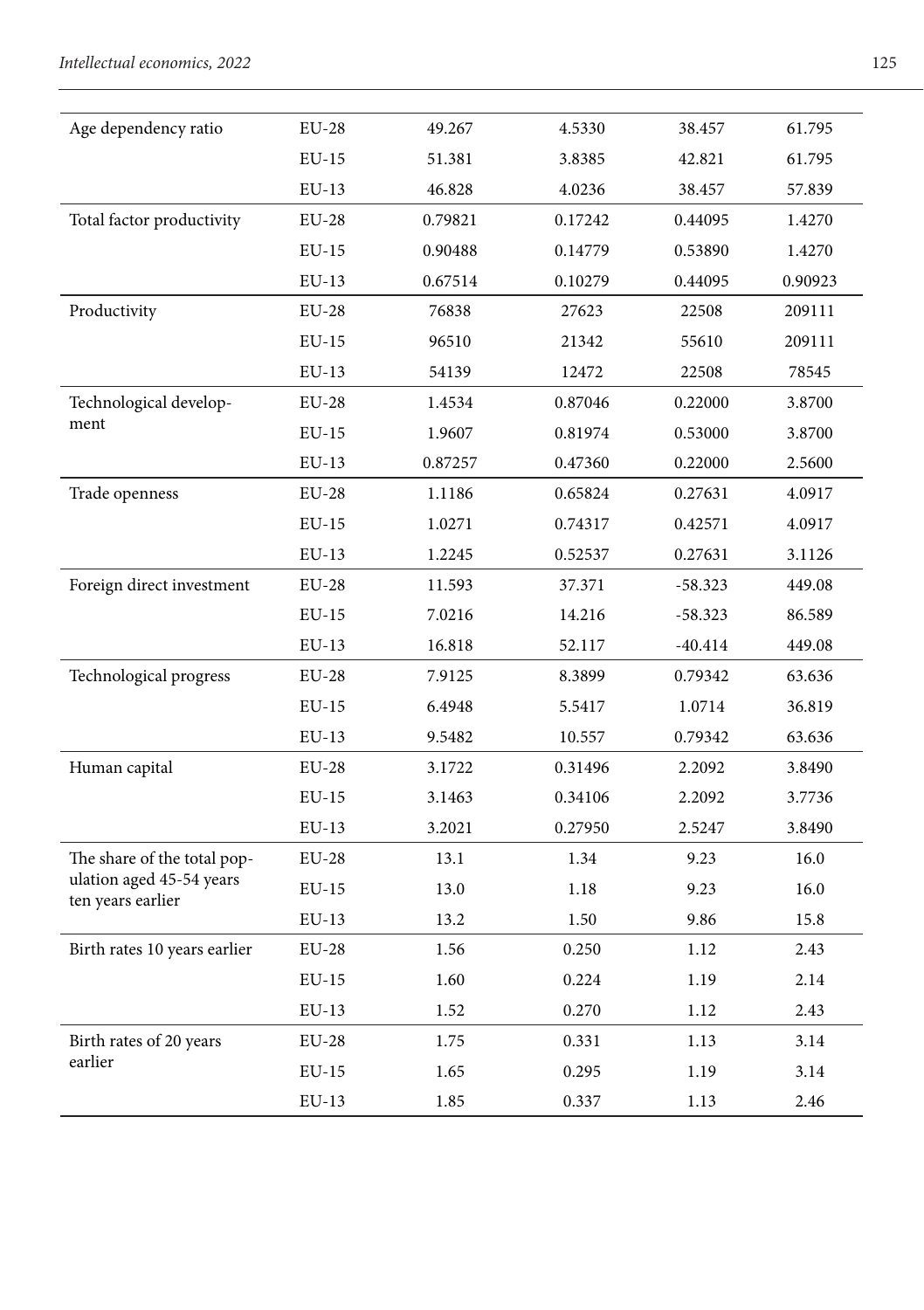| Birth rates of 30 years | $EU-28$ | 2.04   | 0.410         | 1.32 | 3.86 |
|-------------------------|---------|--------|---------------|------|------|
| earlier                 | $EU-15$ | 1.95   | 0.506         | 1.32 | 3.86 |
|                         | $EU-13$ | 2.14   | 0.219         | 1.54 | 2.83 |
|                         | $\sim$  | $\sim$ | $\sim$ $\sim$ |      |      |

### Estimation results

Estimations of Eq. (1) and Eq. (2) For the EU-28 sample are presented in Table 4. **Table 4:** *Estimations of the impact of aging population on productivity*

| Variable                                                        | Coef.     | Eq. (1)   |             | Eq. $(2)$    |              |  |
|-----------------------------------------------------------------|-----------|-----------|-------------|--------------|--------------|--|
|                                                                 |           | FE        | 2SLS        | <b>RE</b>    | 2SLS         |  |
| Intercept                                                       | $\alpha$  | 0.0143    | 0.0192      | $0.0491***$  | 0.0053       |  |
|                                                                 |           | (0.0323)  | (0.0276)    | (0.0141)     | (0.0249)     |  |
| Aging labour force (W55)                                        | $\beta$ 1 | $-0.0014$ | $-0.0028**$ | $-0.0050$    | $-0.0093$    |  |
|                                                                 |           | (0.0008)  | (0.0013)    | (0.0043)     | (0.0136)     |  |
| Young-age dependency                                            | $\beta$ 2 | 0.0013    | $0.0013*$   |              |              |  |
| ratio (YARD)                                                    |           | (0.0013)  | (0.0007)    |              |              |  |
| Old-age dependency ratio                                        | $\beta$ 3 | $-0.0003$ | $-0.0004$   |              |              |  |
| (OARD)                                                          |           | (0.0011)  | (0.0008)    |              |              |  |
| Age dependency ratio                                            | $\beta$ 4 |           |             | $-0.0098***$ | $-0.0118***$ |  |
| (ARD)                                                           |           |           |             | (0.0033)     | (0.0040)     |  |
| N                                                               |           |           |             |              |              |  |
| R <sub>2</sub>                                                  |           | 0.5481    | 0.5449      | 0.3625       | 0.6015       |  |
| R <sub>2</sub> adj.                                             |           | 0.3965    | 0.5011      | 0.3347       | 0.4997       |  |
| Test for differing group intercepts <sup>(1)</sup><br>[p-value] |           | [<0.001]  |             | [<0.001]     |              |  |
| Breusch-Pegan <sup>(2)</sup> [p-value]                          |           | [<0.001]  |             | [<0.001]     |              |  |
| Hausman test <sup>(3)</sup> [p-value]                           |           | [0.005]   |             | [0.542]      |              |  |
| Wooldridge test $(4)$ [p-value]                                 |           | [0.023]   |             | [0.206]      |              |  |
| Wald test for heteroscedasticity <sup>(5)</sup><br>$[p-value]$  |           | [<0.001]  |             | [<0.001]     |              |  |
| Pesaran CD test <sup>(6)</sup> [p-value]                        |           | [0.099]   |             | [0.262]      |              |  |

*Source: Own elaboration*

All estimations include time dummies. Heteroscedasticity and serial correlation robust standard errors are presented in parentheses. \*, \*\*, \*\*\* indicates significance at the 10, 5 and 1 per cent levels, respectively.

(1) A low p-value counts against the null hypothesis that the pooled OLS model is adequate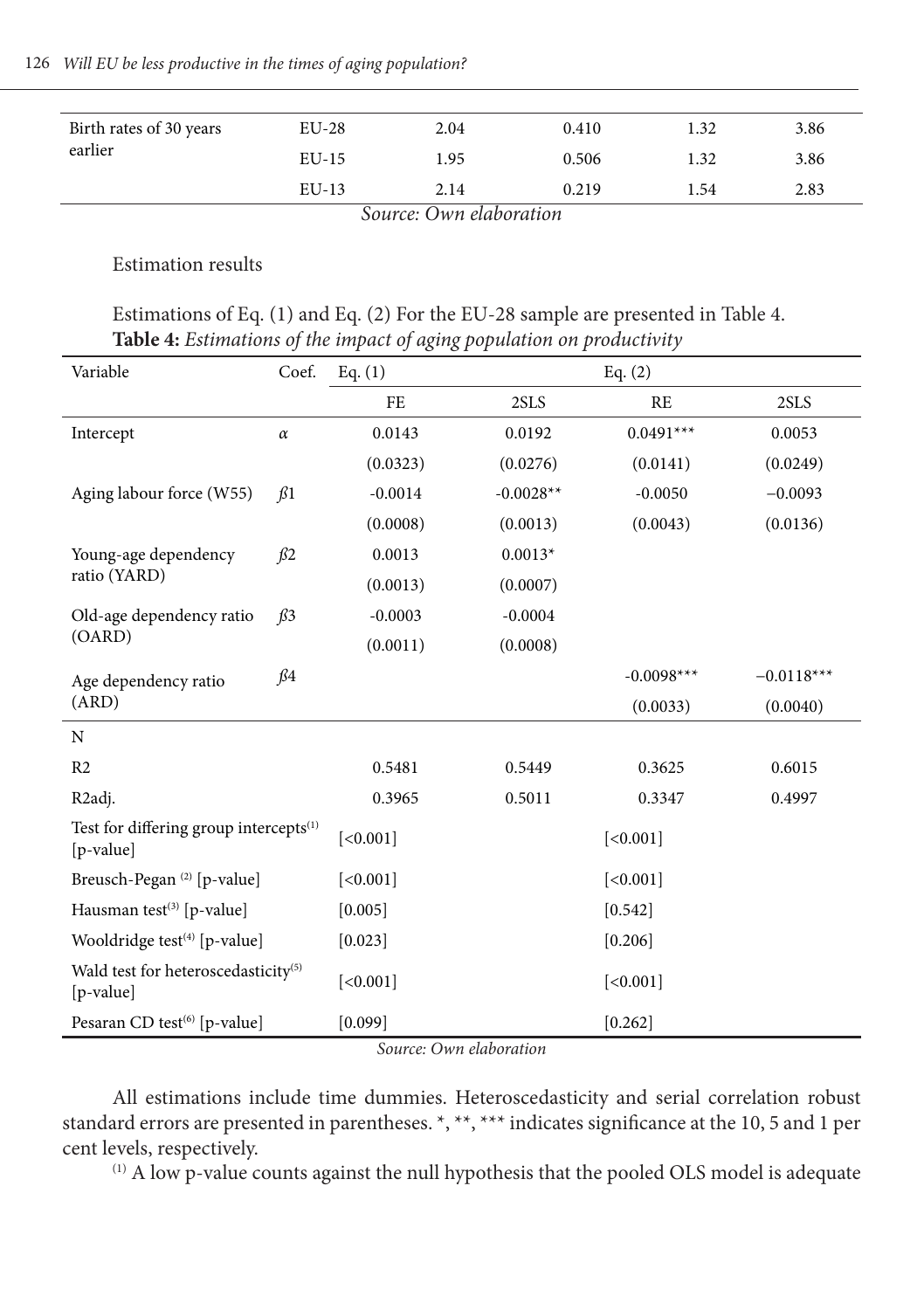in favor of the fixed effects alternative.

 $(2)$  A low p-value counts against the null hypothesis that the pooled OLS model is adequate in favor of the random effects alternative.

 $(3)$  A low p-value counts against the null hypothesis that the random-effects model is consistent in favor of the fixed-effects model.

 $^{(4)}$  A low p-value counts against the null hypothesis: no first-order serial correlation in error terms.

(5) A low p-value counts against the null hypothesis: heteroscedasticity is not present.

(6) A low p-value counts against the null hypothesis: cross-sectional independence.

The estimated coefficients on variables have a theoretically justified impact on productivity and are consistent with previous research. We confirm Hypothesis 1 as we find that impact of aging labour force on productivity in the EU-28 is negative and statistically significant. We also find that the rejuvenation of the society, i.e. an increase in the young-age dependency ratio, has a positive effect on productivity. Our results show that in the countries where the share of older people in the total working population is higher by one percentage point, productivity is 0.28 per cent on average lower. This is in line with the results by Calvo-Sotomayor et al. (2019), who found a negative and statistically significant impact of the aging labour force on productivity. Authors found that an increase in the share of older people in the total working population by 1 per cent decreases productivity by 0.106 – −0.479 per cent. It can be concluded that the growing share of older people in the total workforce is having an increasingly negative impact on productivity, meaning that countries' economies are failing to adapt to the demographic changes and are experiencing increasing productivity losses.

We found no statistically significant effect of population aging on productivity as measured by TFP (see estimations based on Eq. (2) in Table 4). However, although the effect is not statistically significant, it is negative. We find that the increasing age dependency ratio has a negative effect on productivity, and this effect is statistically significant. Our results are similar to those of Calvo-Sotomayor et al. (2019) and Poplawski-Ribeiro (2020), who found a negative and statistically significant effect of an aging labour force on productivity measured as TFP. Changes in the TFP are slow, suggesting that in some countries, the effects of aging labour force have been stronger, in others, it had less or no effects, and therefore has become statistically insignificant in terms of impact across the EU, but has remained negative. Assessing the statistically significant results based on Eq. 2, it can be concluded that in the countries where the age dependency ratio is higher by one percentage point, the productivity measured as TFP is 1.2 per cent on average lower. The results suggest that the aging labour force has a negative and statistically significant impact on productivity in the EU, measured as a share of GDP per person employed. The effect on productivity, measured as TFP, is also negative but statistically insignificant.

Estimations based on Eq. 1 (see Table 5) show that the impact of aging labour force in the EU-15 is negative but not statistically significant. The estimated coefficient  $\beta_{_2}$  is statistically significant and shows that a higher share of younger people in society positively affects productivity in the EU-15 countries. We confirm Hypothesis 2 as we find that the aging labour force significantly impacts productivity in the EU-13 group.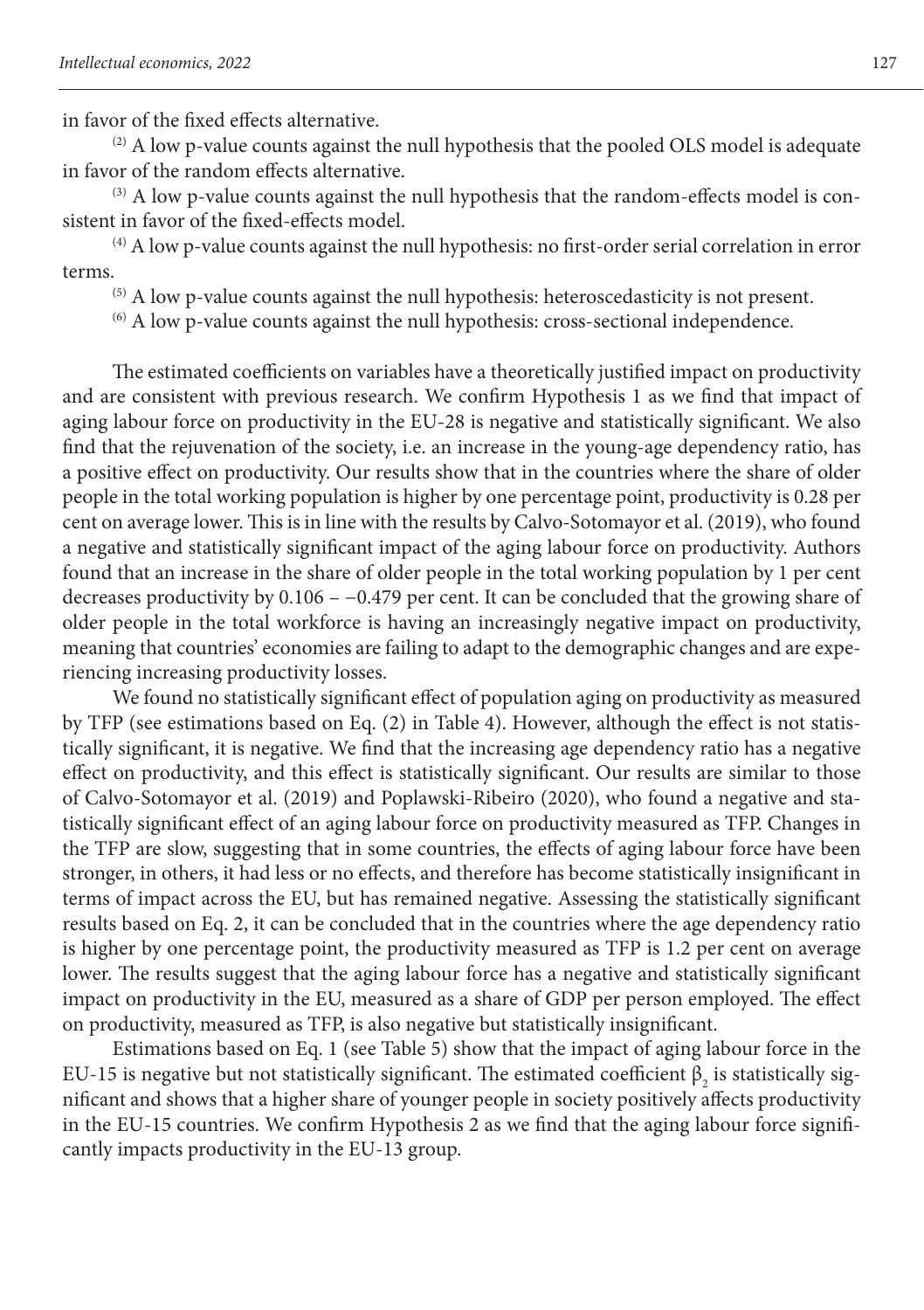| <b>Lavic</b> 5: 25L5 estimates based on Eq. (1) in EQ-15 and EQ-15 |          |              |           |  |  |
|--------------------------------------------------------------------|----------|--------------|-----------|--|--|
| Variable                                                           | Coef.    | $EU-13$      | EU-15     |  |  |
| Intercept                                                          | $\alpha$ | $0.3689***$  | $-0.1168$ |  |  |
|                                                                    |          | (0.1069)     | (0.0953)  |  |  |
| Aging labour force (W55)                                           | ß1       | $-0.0096***$ | $-0.0011$ |  |  |
|                                                                    |          | (0.0041)     | (0.0027)  |  |  |
| Young-age dependency ratio                                         | ß2       | $-0.0055$    | $0.0065*$ |  |  |
| (YARD)                                                             |          | (0.0035)     | (0.0033)  |  |  |
| Old-age dependency ratio (OARD)                                    | \$3      | 0.0001       | $-0.0005$ |  |  |
|                                                                    |          | (0.0037)     | (0.0022)  |  |  |
| N                                                                  |          |              |           |  |  |
| R <sub>2</sub>                                                     |          | 0.7637       | 0.5759    |  |  |
| R <sub>2</sub> adj.                                                |          | 0.6863       | 0.4449    |  |  |
| Wooldridge test(4) [p-value]                                       |          | [0.061]      | [0.112]   |  |  |
| Wald test for heteroscedasticity <sup>(5)</sup> [p-value]          |          | [<0.001]     | [<0.001]  |  |  |
| Pesaran CD test $(6)$ [p-value]                                    |          | [0.721]      | [0.114]   |  |  |

**Table 5:** *2SLS estimates based on Eq. (1) in EU-15 and EU-13*

All estimations include time dummies. Heteroscedasticity and serial correlation robust standard errors are presented in parentheses. \*, \*\*, \*\*\* indicates significance at the 10, 5 and 1 per cent levels, respectively.  $^{(4)}$ ,  $^{(5)}$  and  $^{(6)}$  are explained in Table 4.

It can be concluded that in the EU-13 countries, where the share of older people is one percentage point higher, the productivity is 0.96 per cent on average lower. It was found that the share of older people aged 55-64 increased on average by 1.65 per cent in Bulgaria and Slovakia over the period 1999-2019. It led to decreasing productivity in these countries by 1.58 per cent per year. No significant negative effects on productivity have been identified in the EU-15, leading to the conclusion that the economies of the EU-15 are more adapted to the effects of an aging population. This may be due to the adaptation of jobs to older workers, the increased use of automation solutions, integration programs for older workers, and higher capital investment. Meanwhile, the economies of the EU-13 are more dependent on the physical labour force, and demographic changes have a significant impact on productivity. The impact of an aging labour force on productivity growth will continue to impact in the future. According to projections in the EU, the share of the population aged 55-64 among all employed by 2030 will increase to 20 per cent and should remain at that level until 2070, and the effects identified in our research will have a significant impact on productivity, especially in the EU-13. As a result, countries with the fastest-growing share of older people will face significant productivity losses.

Estimation of specification based on Eq. 3, which considers not only the variables of the aging labour force, but also includes other variables that influence productivity, shows that the impact of an aging labour force on productivity in the EU is negative and statistically significant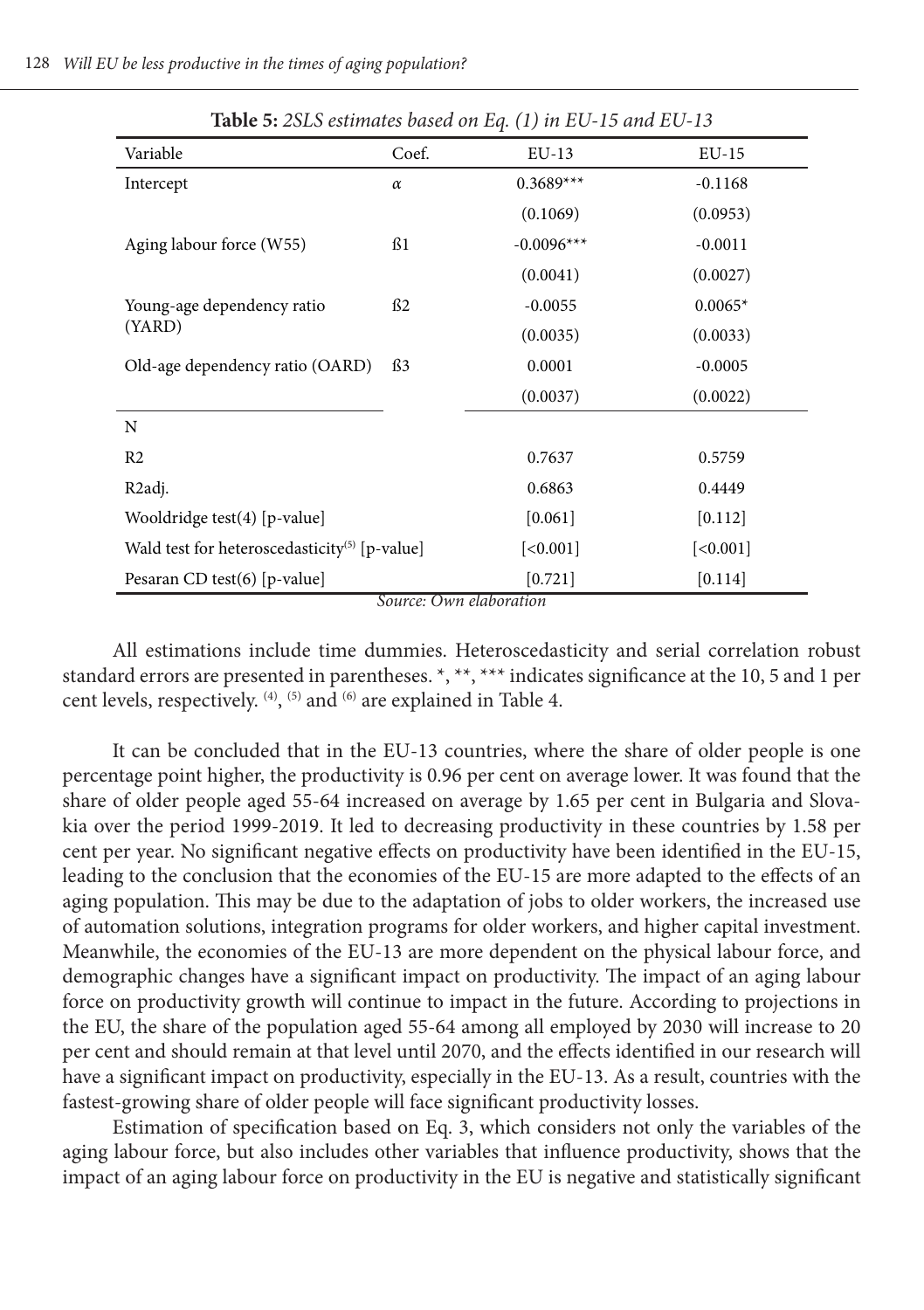(see Table 6).

| Variable                                                     | Coef.                           | FE        | 2SLS        |
|--------------------------------------------------------------|---------------------------------|-----------|-------------|
| Intercept                                                    | $\alpha$                        | $-0.0114$ | 0.0441      |
|                                                              |                                 | (0.0387)  | (0.0350)    |
| Aging labour force (W55)                                     | $\beta_{I}$                     | $-0.0012$ | $-0.0035**$ |
|                                                              |                                 | (0.0007)  | (0.0014)    |
| Age dependency ratio (ARD)                                   | $\beta_{\scriptscriptstyle 4}$  | 0.0008    | 0.0002      |
|                                                              |                                 | (0.0007)  | (0.0006)    |
| Technological development (R&D)                              | $\beta_{\rm 5}$                 | $-0.0172$ | $-0.0181*$  |
|                                                              |                                 | (0.0141)  | (0.0096)    |
|                                                              | $\beta_{\epsilon}$              | 0.0255    | $0.0276*$   |
| Trade openness (OPEN)                                        |                                 | (0.0222)  | (0.0167)    |
| Foreign direct investment (FDI)                              | $\beta_{7}$                     | < 0.001   | < 0.001     |
|                                                              |                                 | (<0.001)  | (<0.001)    |
|                                                              | $\mathcal{B}_s$                 | $-<0.001$ | < 0.001     |
| Technological progress (ICT)                                 |                                 | (0.0004)  | (<0.001)    |
|                                                              | $\beta_{\scriptscriptstyle{9}}$ | 0.2236    | 0.1938      |
| Human capital (HC)                                           |                                 | (0.2383)  | (0.2192)    |
| N                                                            |                                 |           |             |
| $R^2$                                                        |                                 | 0.5525    | 0.5357      |
| $R^2$ <sub>adj.</sub>                                        |                                 | 0.3986    | 0.4786      |
| Test for differing group intercepts <sup>(1)</sup> [p-value] |                                 | [<0.001]  |             |
| Breusch-Pegan <sup>(2)</sup> [p-value]                       |                                 | [<0.001]  |             |
| Hausman test <sup>(3)</sup> [p-value]                        |                                 | [0.005]   |             |
| Wooldridge test <sup>(4)</sup> [p-value]                     |                                 |           | [0.017]     |
| Wald test for heteroscedasticity <sup>(5)</sup> [p-value]    |                                 |           | [<0.001]    |
| Pesaran CD test <sup>(6)</sup> [p-value]                     |                                 |           | [0.1145]    |

**Table 6:** *Estimations of the impact of aging population on productivity while controlling other variables affecting productivity based on Eq. (3)*

*Source: Own elaboration*

All estimations include time dummies. Heteroscedasticity and serial correlation robust standard errors are presented in parentheses. \*, \*\*, \*\*\* indicates significance at the 10, 5 and 1 per cent levels, respectively.  $(1)$  –  $(6)$  are explained in Table 4.

We confirm Hypothesis 3 as we find a statistically significant negative effect of aging labor force on productivity after controlling other productivity factors. We also find a statistically sig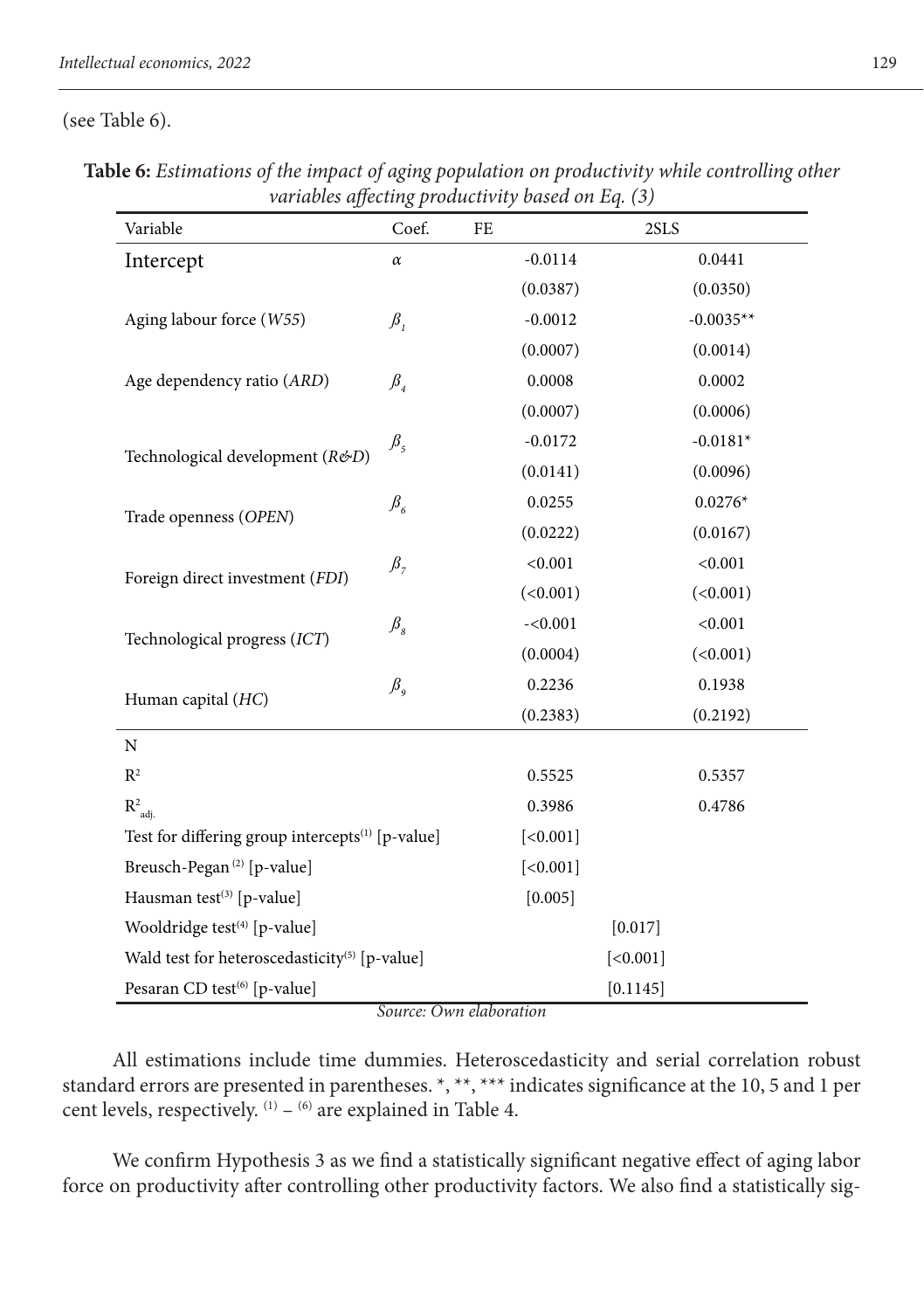nificant impact (at 10% significance) of technological development and trade openness on productivity. Other variables such as technological progress, foreign direct investment and human capital appeared as statistically insignificant. It can be concluded that in the EU-28 countries with a higher share of older people by one percentage point, productivity is 0.35 per cent lower. In countries where technological development is higher by one percentage point, productivity is 0.18 per cent lower, and in countries with trade openness higher by 1 percentage point, productivity is 2.76 per cent higher.

## **5. Conclusions**

Summarizing the results of previous research, it can be concluded that the aging population is a significant factor negatively affecting productivity, therefore, it is necessary to further study its sources and channels in order to identify the factors that can reduce its negative impact on productivity.

Our research confirms the negative and statistically significant impact of aging population on productivity measured as GDP per person employed in the EU-28, which is in line with Calvo-Sotomayor et al. (2019). We found if the share of employees aged 55-64 of all employees is higher by 1 percentage point, the productivity is lower from 0.25 up to 0.28 per cent. So we can draw the conclusion that the growing share of older people in the total labour force is having an increasingly negative impact on productivity. Aiming to evaluate aging population impact on productivity measured as total factor productivity we found that impact is negative but statistically insignificant, which is consistent previous research.

We also performed an assessment to determine the impact of the aging population on productivity in the EU-15 and EU-13 country groups. Our results show that the aging population has a negative impact on productivity in the EU-13. In this group of countries, a statistically significant and negative impact of aging on productivity has been identified. Meanwhile, a negative but statistically insignificant effect was found in the EU-15. It can be concluded that the economies of the EU-15 are more adapted to the productivity effects of an aging population and that economic and social convergence between Member States in the EU can help reduce the productivity gap between the EU-13 and the EU-15. The ongoing implementation of European Union programs in the EU-13 countries, the application of new technologies, and increased capital investment can be an effective means of overcoming the impact of an aging population on national economies, as well as on declining productivity.

## **References**

- 1. Acemoglu, D., & Restrepo, P. (2017). Secular stagnation? The effect of aging on economic growth in the age of automation. American Economic Review, 107(5), 174-179. https://doi. org/10.1257/aer.p20171101
- 2. Acemoglu, D., & Restrepo, P. (2022). Demographics and automation. The Review of Economic Studies, 89(1), 1-44. https://doi.org/10.1093/restud/rdab031
- 3. Adler, G., Duval, M. R. A., Furceri, D., Çelik, S. K., Koloskova, K., & Poplawski-Ribeiro, M. (2017). Gone with the headwinds: Global productivity. International Monetary Fund. https://doi.org/10.5089/9781475589672.006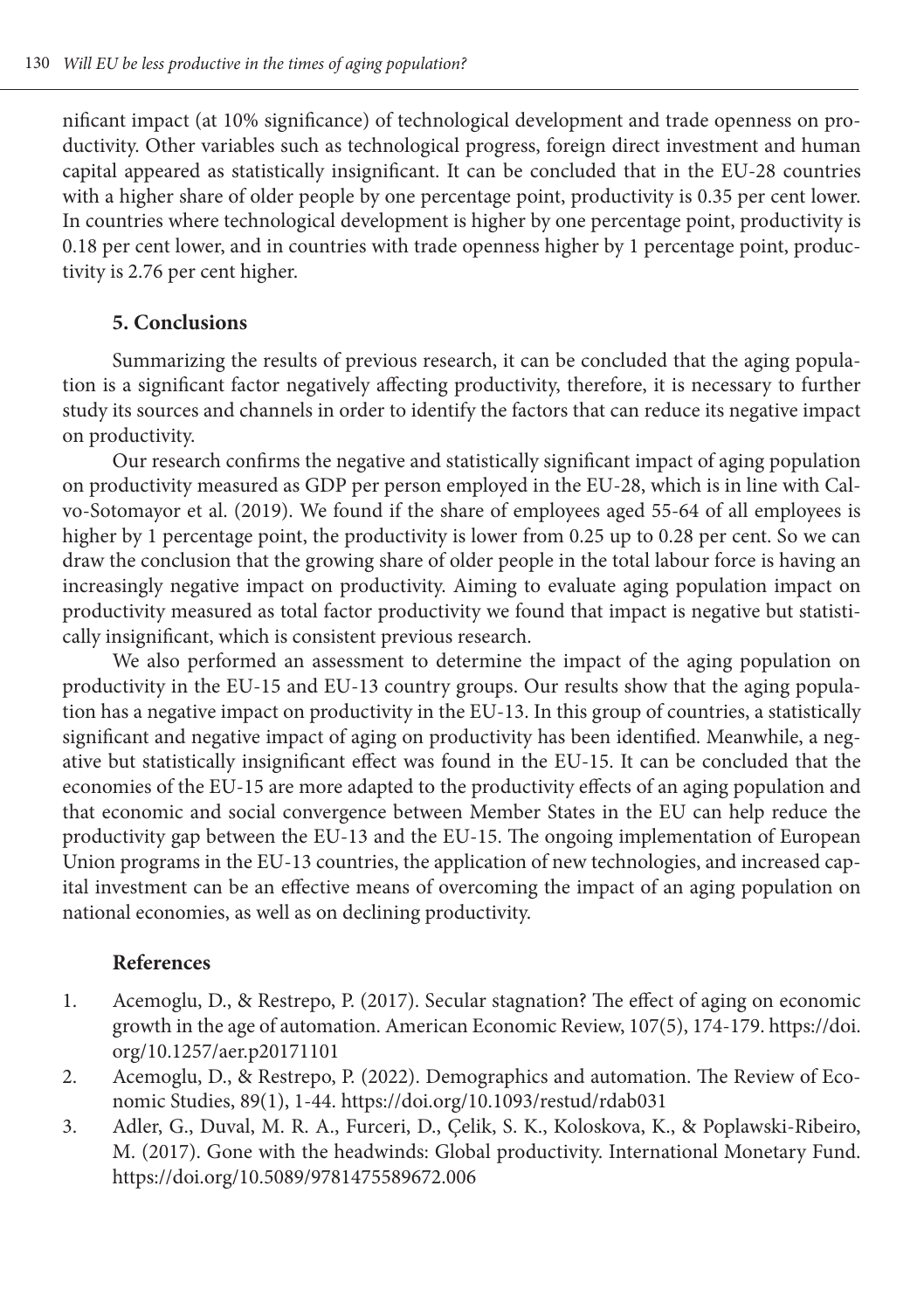- 4. Aiyar, M. S., & Ebeke, M. C. H. (2016). The impact of workforce aging on European productivity. International Monetary Fund., 2016 (238), https://doi.org/10.5089/9781475559729.001.
- 5. Börsch-Supan, A., & Weiss, M. (2016). Productivity and age: Evidence from work teams at the assembly line. The Journal of the Economics of Ageing, 7, 30-42. https://doi.org/10.1016/j.jeoa.2015.12.001
- 6. Börsch-Supan, A., Hunkler, C., & Weiss, M. (2021). Big Data at Work: Age and Labor Productivity in the Service Sector. The Journal of the Economics of Ageing, 19, 100319. https:// doi.org/10.1016/j.jeoa.2021.100319
- 7. Calvo-Sotomayor, I., Laka, J. P., & Aguado, R. (2019). Workforce ageing and labour productivity in Europe. Sustainability, 11(20), 5851. https://doi.org/10.3390/su11205851
- 8. Cristea, M., Noja, G. G., Dănăcică, D. E., & Ştefea, P. (2020). Population ageing, labour productivity and economic welfare in the European Union. Economic Research-Ekonomska Istraživanja, 33(1), 1354-1376. https://doi.org/10.1080/1331677x.2020.1748507
- 9. Dostie, B. (2011). Wages, productivity and aging. De Economist, 159(2), 139-158. https:// doi.org/10.1007/s10645-011-9166-5
- 10. Feyrer, J. (2007). Demographics and productivity. The Review of Economics and Statistics, 89(1), 100-109. https://doi.org/10.1162/rest.89.1.100
- 11. Feyrer, J. (2008). Aggregate evidence on the link between age structure and productivity. Population and Development Review 34, 78-99.
- 12. Göbel, C., & Zwick, T. (2012). Age and productivity: sector differences. De Economist, 160(1), 35-57. https://doi.org/10.1007/s10645-011-9173-6
- 13. Ilmakunnas, P., & Miyakoshi, T. (2013). What are the drivers of TFP in the Aging Economy? Aging labor and ICT capital. Journal of Comparative Economics, 41(1), 201-211. https://doi.org/10.1016/j.jce.2012.04.003
- 14. International Monetary Fund European Department. (2016). Euro Area Policies: Selected Issues. IMF Staff Country Reports, 2016 (220). https://doi.org/10.5089/9781498353694.002
- 15. Lee, J. W., & Song, E. (2020). Aging labor, ICT capital, and productivity in Japan and Korea. Journal of the Japanese and International Economies, 58, 101095. https://doi.org/10.2139/ ssrn.3518875
- 16. Lovász, A., & Rigó, M. (2013). Vintage effects, aging and productivity. Labour Economics, 22, 47-60. https://doi.org/10.1016/j.labeco.2012.08.005
- 17. Maestas, N., Mullen, K. J., & Powell, D. (2016). The effect of population aging on economic growth, the labor force and productivity, National Bureau of Economic Research working paper, No. w22452.
- 18. Mahlberg, B., Freund, I., Cuaresma, J. C., & Prskawetz, A. (2013). Ageing, productivity and wages in Austria. Labour economics, 22, 5-15. https://doi.org/10.1016/j.labeco.2012.09.005
- 19. Martino, R. (2015). Convergence and growth. Labour productivity dynamics in the European Union. Journal of Macroeconomics, 46, 186-200. https://doi.org/10.1016/j.jmacro.2015.09.005
- 20. Park, C. Y., Shin, K., & Kikkawa, A. (2021). Aging, automation, and productivity in Korea. Journal of the Japanese and International Economies, 59, 101109. https://doi.org/10.1016/j. jjie.2020.101109
- 21. Pekkarinen, T., & Uusitalo, R. (2012). Aging and productivity: Evidence from piece rates.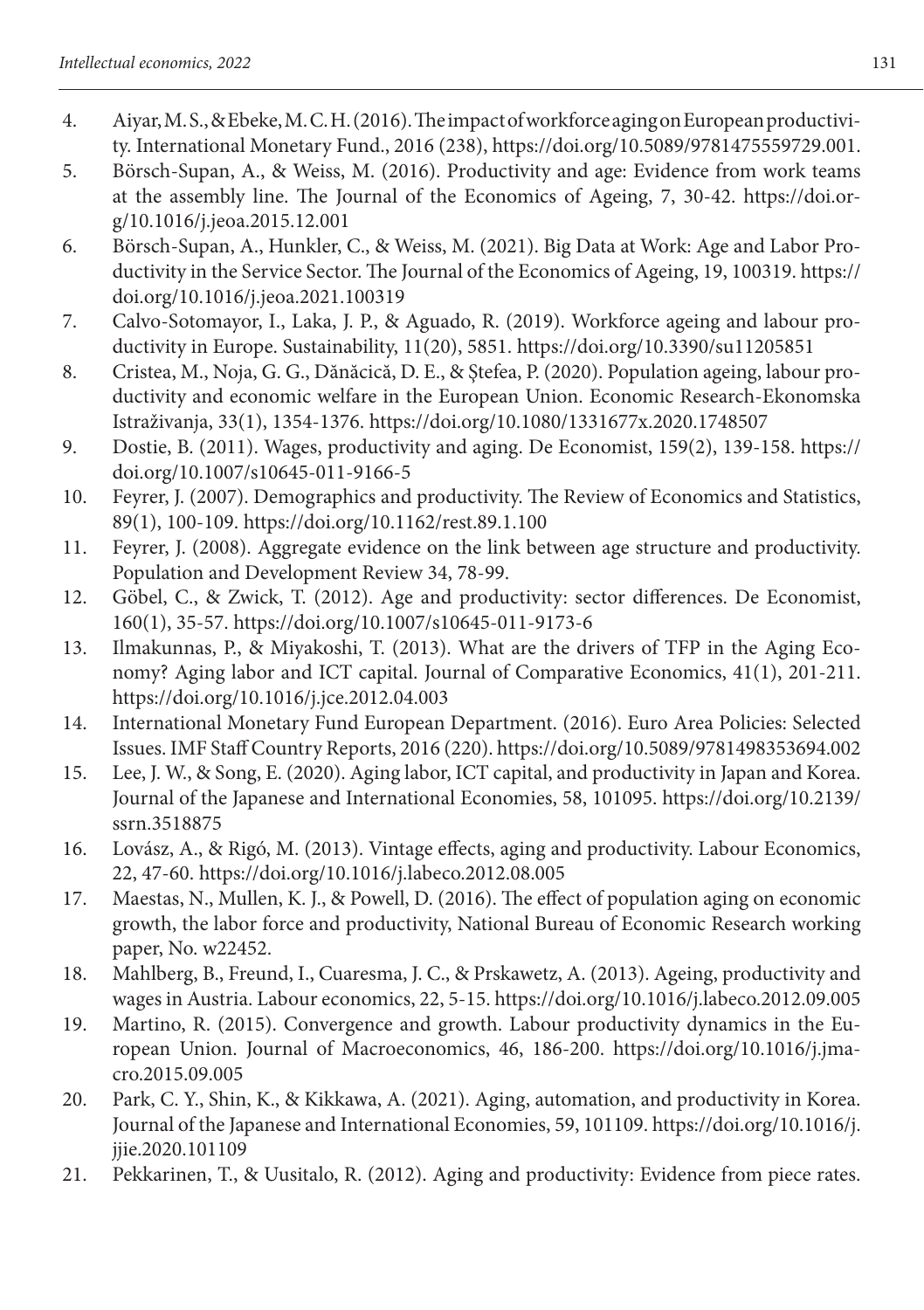IZA Discussion Paper, No. 6909. https://doi.org/10.2139/ssrn.2164638

- 22. Poplawski-Ribeiro, M. (2020). Labour force ageing and productivity growth. Applied Economics Letters, 27(6), 498-502. https://doi.org/10.1080/13504851.2019.1637509
- 23. Sun, C. (2020). The Impact of Population Ageing and Labor Supply on Economic Growth - Analysis Based on Panel Autoregressive Model. Holistica. Journal of Business and Public Administration, 11(1), 51–58. https://doi.org/10.2478/hjbpa-2020-0004
- 24. Thalassinos, E., Cristea, M., & Noja, G. G. (2019). Measuring active ageing within the European Union: implications on economic development. Equilibrium. Quarterly Journal of Economics and Economic Policy, 14(4), 591-609. https://doi.org/10.24136/eq.2019.028
- 25. Van Ours, J. C., & Stoeldraijer, L. (2011). Age, wage and productivity in Dutch manufacturing. De Economist, 159(2), 113-137. https://doi.org/10.1007/s10645-011-9159-4
- 26. Westelius, M. N. J., & Liu, Y. (2016). The impact of demographics on productivity and inflation in Japan. International Monetary Fund Working Papers, 16 (237). https://doi. org/10.5089/9781475559712.001

**Appendix 1:** *Results of correlation analysis*

|                             | Instrumental variable $\Delta W$ 55 |           |           |           |  |  |
|-----------------------------|-------------------------------------|-----------|-----------|-----------|--|--|
| An instrumental<br>variable | IV45 54                             | IV 10     | IV 20     | IV 30     |  |  |
| Correlation<br>Coefficient  | 0.3024                              | $-0.1074$ | $-0.2045$ | $-0.1670$ |  |  |
| <i>p</i> -value             | 0.0001<br>$-$                       | 0.1658    | 0.0078    | 0.0305    |  |  |

Data is recalculated to non-overlapping three-year averages

|                               | Variable W55 |          |       |          |  |
|-------------------------------|--------------|----------|-------|----------|--|
| An instrumental<br>  variable | IV45 54      | TV<br>10 | IV 20 | IV<br>30 |  |